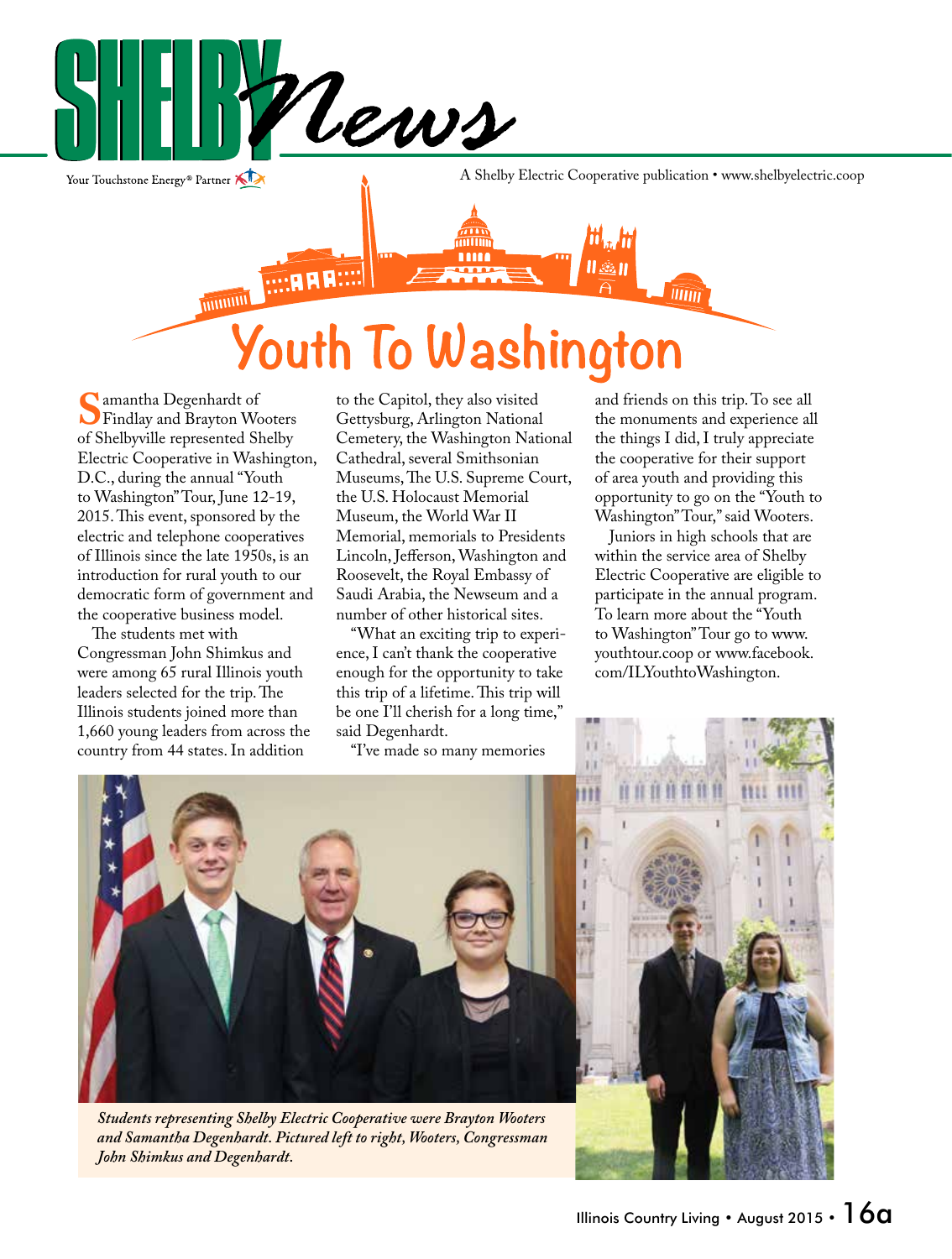#### **Come see us at the Farm Progress Show in Decatur**

**V**isit the Touchstone Energy exhibit in the Varied Industries Tent at this year's Farm Progress Show, September 1-3, 2015, in Decatur to learn about energy efficiency measures that will save you money each month on your energy bill.

SHIPPLews

 Stop by and check out the "Energy Efficiency Wall" and other energy efficiency displays. See what is new in LED lighting with security lights and spin the wheel to win a free gift. Cooperative members who present their Co-op Connections Card will receive a special gift. If you do not have a Connections Card, contact your cooperative's office.

 Illinois Touchstone Energy Cooperatives will also be sponsoring the Live Line





P.O. BOX 560 Shelbyville, IL 62565 **Phone: 217-774-3986 or 1-800-677-2612 www.shelbyelectric.coop twitter.com/YourCoop facebook.com/YourCoop**

#### **Office Hours:** 7:30 a.m. - 4:30 p.m.





Safety Demo, an electric safety demonstration featuring 7,200 volts of electricity! It is great for kids and adults and an experience you will not want to miss. It will be presented outside the Varied Industries Tent on Junior Lot #549. To learn more about Live Line Demo check out their website www.livelinedemo.com.

 The Varied Industries Tent runs the length of Fifth and Fourth Progress Street and is between West Progress and Central Progress Avenue. The Touchstone Energy Cooperative's exhibit will be on the end cap just inside the entrance across from the food court.

 Weather permitting, the Touchstone Energy Hot Air Balloon will be flying the American Flag each morning and the balloon will do a late afternoon flight as well.

 Look for more information in Prairie Farmer Magazine or visit the website

www.farmprogressshow.com to learn more about the 2015 Farm Progress Show.

Hope to see you there.

#### *Thank You*

Shelby Electric Cooperative would like to say thank you for partici-<br>pating in director elections via mail. Members who returned<br>hallots were entered into a drawing for 10 \$25 bill credits. The ballots were entered into a drawing for 10 \$25 bill credits. The

following members were randomly drawn and received a credit on their June bill: Ralph Flesner and Phillip Strohl both from Shelbyville, Brenda Young from Taylorville, Jeffrey Sander from Macon, Donald Hubner from Tower Hill, Mac Figgins from Strasburg, Charles Cox from Cowden, James Ade from Pana, Mark Tucker from Windsor and Ronald Hogan from Moweaqua.

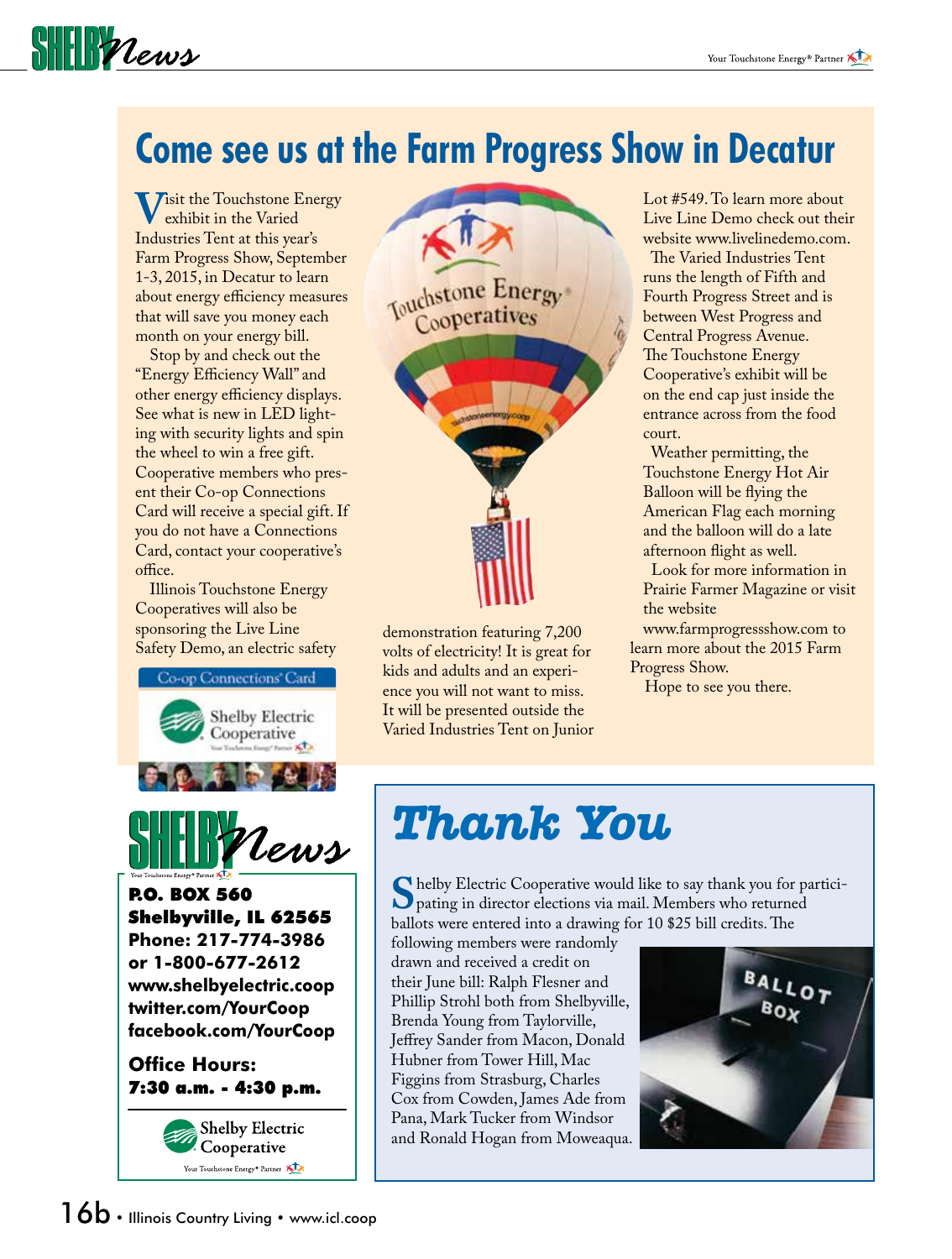## **Members attend annual meeting despite the rain**

It was a soggy day but that didn't<br>
stop the members of Shelby<br>
Electric Cooperative from attendstop the members of Shelby Electric Cooperative from attending their 77th Annual Meeting on Friday, June 19th at the Shelby County 4-H Fairgrounds in Shelbyville. Members were served a pork chop dinner and enjoyed a variety of entertainment for young and old alike.

 New President/CEO Josh Shallenberger addressed members regarding the economic condition of their cooperative and explained how risk management is a key driver in major decisions regarding electrical system design and securing power supply. "Risk management plays a critical role because reliability and a culture of safety are within our mission."

 Shallenberger also explained how Shelby Electric is diversified through its power supplier, Prairie Power, Inc. (PPI), and PPI's investment in the Pioneer Trail Wind Farm. PPI is also part of the Prairie State Energy Campus (PSEC), a 1,600-megawatt base load coal-fired power plant. PSEC is one of the cleanest major coal-fueled power plants in the country. In addition, PPI plans to build a 500 kW solar project just east of Shelbyville and a similar plant in Canton later this summer.

 John Scott, Board Chairman, explained Shelby Electric's debt retirement plan and that in the next five years, more than \$8.5 million or 25 percent of the current debt is scheduled to be retired. He pointed out to members how debt can be a good tool when properly used.

 Scott told members that \$105,000 in capital credits were retired in May and checks or credits to electric bills were made on May 22. "In the past 10 years, close to \$6 million has been retired to members in the form of capital credits."

During the meeting it was

announced that Benjamin Curtin of Stonington, Benjamin Houska of Shelbyville and Joshua Harmon of Moweaqua were the three scholarship winners. Each student will receive a \$1,000 scholarship from Shelby Electric Cooperative.

 Following the meeting, the board reorganized and elected Brent Lively as Chairman, Brian Halbrook as Vice Chairman, Bennie Clawson as Secretary and Mark Lash as



*President/CEO Josh Shallenberger presents Marion McVey (in hat) of Moweaqua with this year's annual meeting grand prize, \$250 Shelby Electric Dollars. Thank you to all who attended this year's annual meeting.*



 $\textbf{SHE}$ 

**Vice Chairman Richard Boggs** *presented the treasurer's report in absence of Treasurer Mark Lash who could not attend the meeting. Boggs reported the cooperative is in good financial health and the two subsidiaries are seeing positive growth as well. Shelby Energy, the cooperative's LP gas subsidiary, has over 2,000 customers and total sales of \$3.5 million in 2014. PWR-net, the cooperative's Internet business, is approaching 1,500 subscribers and has installed equipment on a tower in Oreana that will expand its service into a new area just outside of the cooperative's footprint.* 



*During the Shelby Electric Cooperative Annual Meeting it was announced that members had re-elected to a 3-year term Brent Lively of Taylorville from District 7. Newly elected to the board were Bennie Clawson of Tower Hill from District 2 and Robert Holthaus of Stonington from District 1. Both men were elected to 3-year terms. Pictured left to right: Holthaus, Lively and Clawson.*